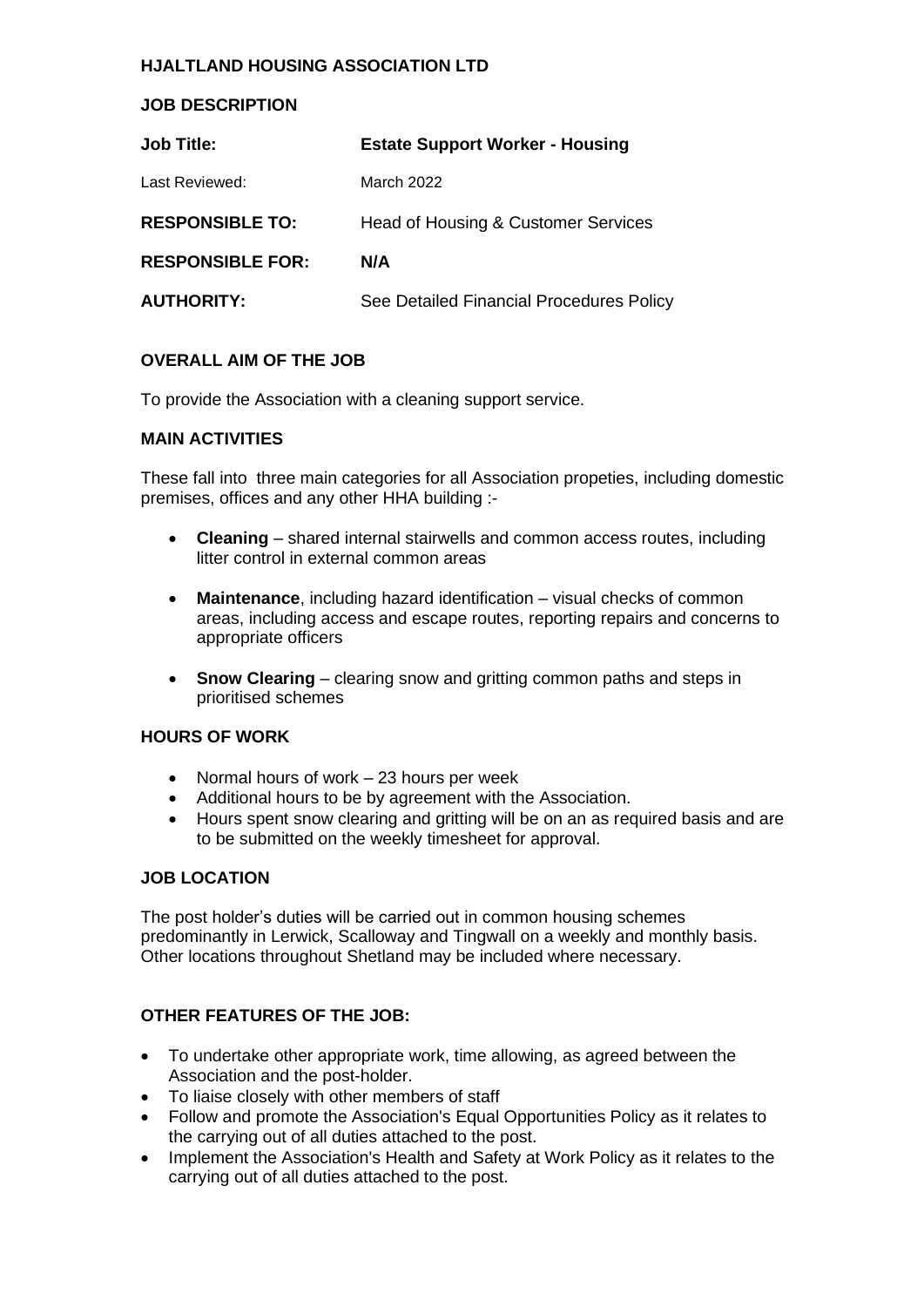### **JOB DESCRIPTION**

### **Job Title: Estate Support Worker - Housing**

Last Reviewed: March 2022

- Due to the wide spread of properties, extensive travel throughout the Islands will be necessary
- To have a driving licence and a vehicle to undertake the duties of the post
- To undertake relevant job-related training as required
- To comply fully with Standing Orders and procedures

This job description will be reviewed at least once annually or otherwise at the request of the post holder, Head of Housing & Customer Services or the Chief Executive.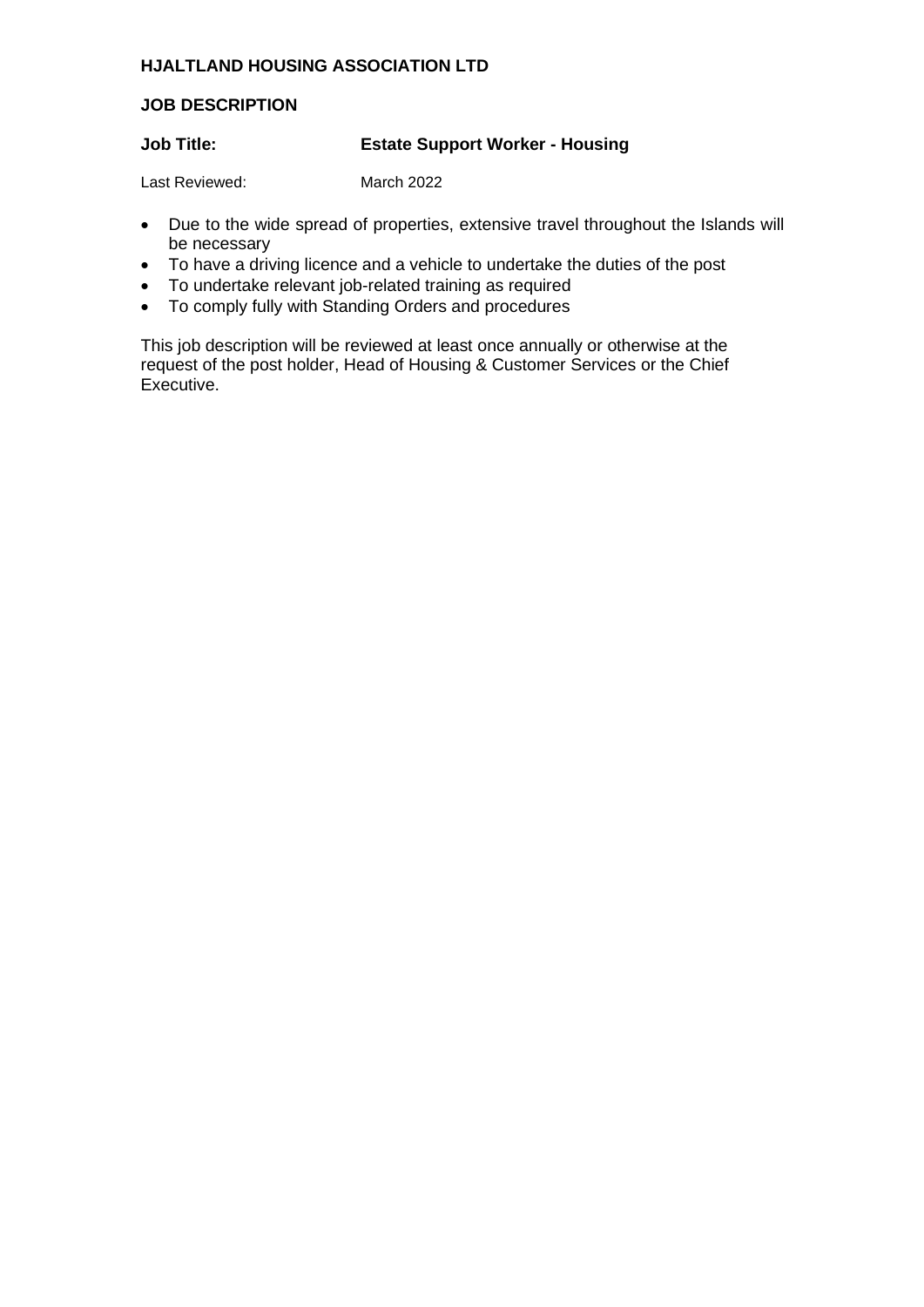#### **JOB DESCRIPTION**

**Job Title: Estate Support Worker - Housing**

Last Reviewed: March 2022

# Appendix 1

# **Cleaning**

- **1 Tasks**: Cleaning to all common areas.
	- **1.1** Sweep down or vacuum, where applicable, stairs, landings and other floor coverings belonging to the common areas, to ensure that they are kept in a clean and tidy state
	- **1.2** Wash down floors & wipe down paint-work, including walls of the common entrances and stair landings, that can be reached safely
	- **1.3** Wipe down handrails, window ledges, glass panels, woodwork, including doors and windows of the common areas, that can be reached safely, to ensure that they are kept clean.
	- **1.4** Thoroughly clean all common area glass panels and glazing, including landlords store windows where applicable.
	- **1.5** Wash out the communal refuse stores where applicable.
	- **1.6** Pick up and dispose of all litter in and around the internal common areas of the scheme.
	- **1.7** Ensure all external common areas including paths, paved, grassed and planted areas within the scheme are kept in a clean and tidy state, all debris rubbish should be collected and disposed off.
	- **1.8** Ensure the communal bin stores (including recycling units) are kept in a clean and tidy state, all debris rubbish should be collected and disposed off.
	- **1.9** All paths to be swept and and kept free of debris and stone chippings etc.

Cleaning materials (vacuum cleaner, dustpan, brush, bucket, cloths etc) will be supplied and will be maintained on site by the post holder.

An order book will be provided for the Supply of detergents etc. The use of the order book will be strictly in accordance with the procedures set out in appendix 4 of this document: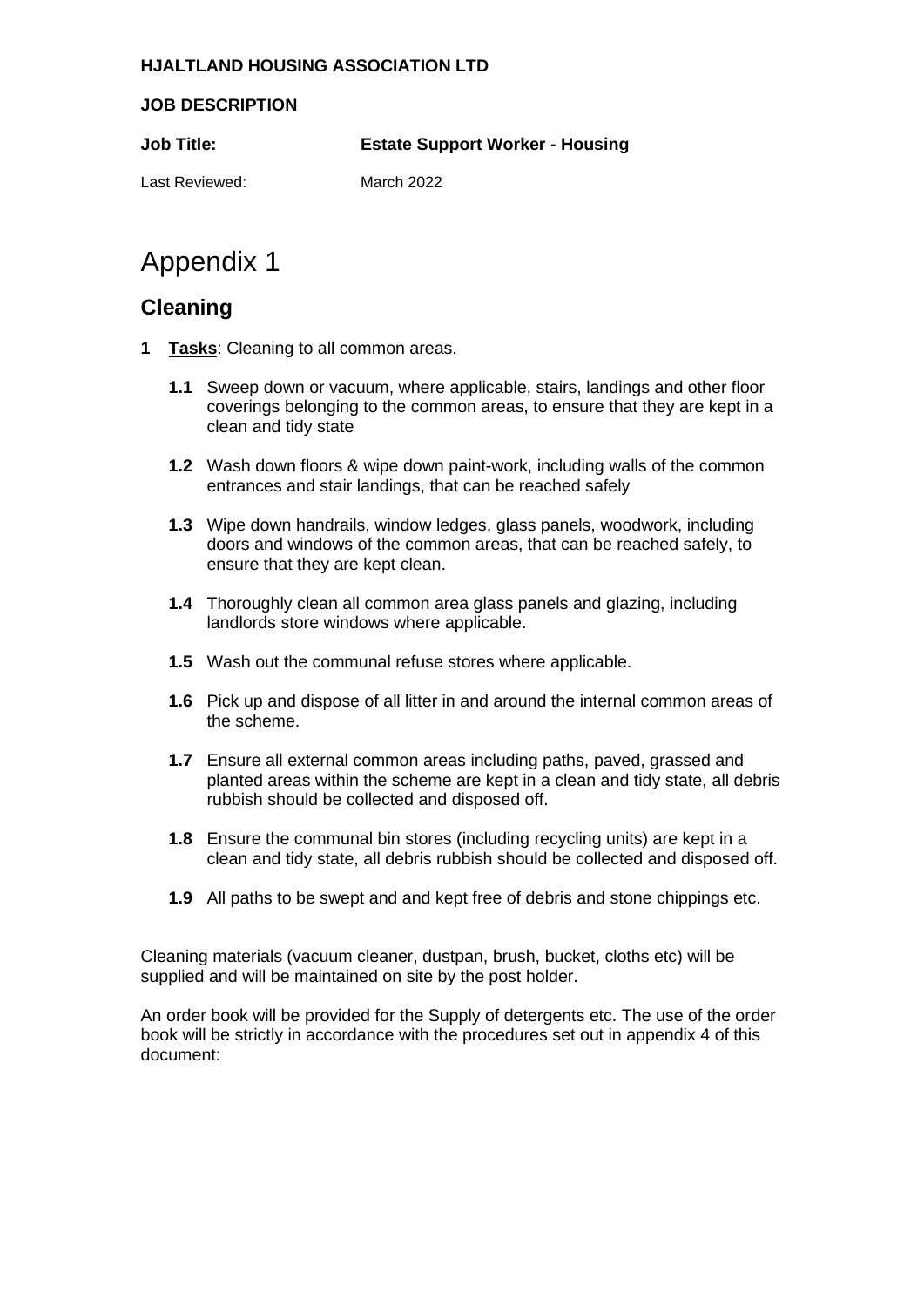**JOB DESCRIPTION**

**Job Title: Estate Support Worker - Housing**

Last Reviewed: March 2022

# Appendix 2

# **Maintenance**

- **2 Tasks:** Reporting repairs & maintenance for all common areas.
	- **2.1** Ensure that all bulbs to lighting in the common entrances, stair wells and external areas are replaced in the event of failure by contacting the maintenance section of the Association.
	- **2.2** Report, as required, to the maintenance section of the Association on estate street lighting that has failed.
	- **2.3** Visually inspect the external drainage channels, gullies and high level guttering and report any blockages to the maintenance section of the Association.
	- **2.4** Visually inspect all common doors and windows & report any damage, defects or maintenance requirements to the Association.
	- **2.5** Inspect high level secret guttering (accessed through the the skylight in the common stairwell). Remove any rubbish, footballs, etc and report any blockages to Association.
	- **2.6** Report, as required, to the Association on paths requiring a safety inspection due to moss growth, damage etc.
	- **2.7** Report, as required, to the Association on any ponding or water retention within the swale ditch and grass areas.
	- **2.8** Report, as required, to the Association on any ponding or water retention within the paths and car parking areas of the scheme.

### Repairs and maintenance

Tenants should normally advise the office directly of any repairs or maintenance required to their house. If approached by a tenant with a repair request please inform them of this procedure.

Repairs and maintenance notified to or discovered by the post holder should be notified to the office as soon as possible. Outwith office hours the normal Association emergency procedures should be followed and office notified as soon as possible.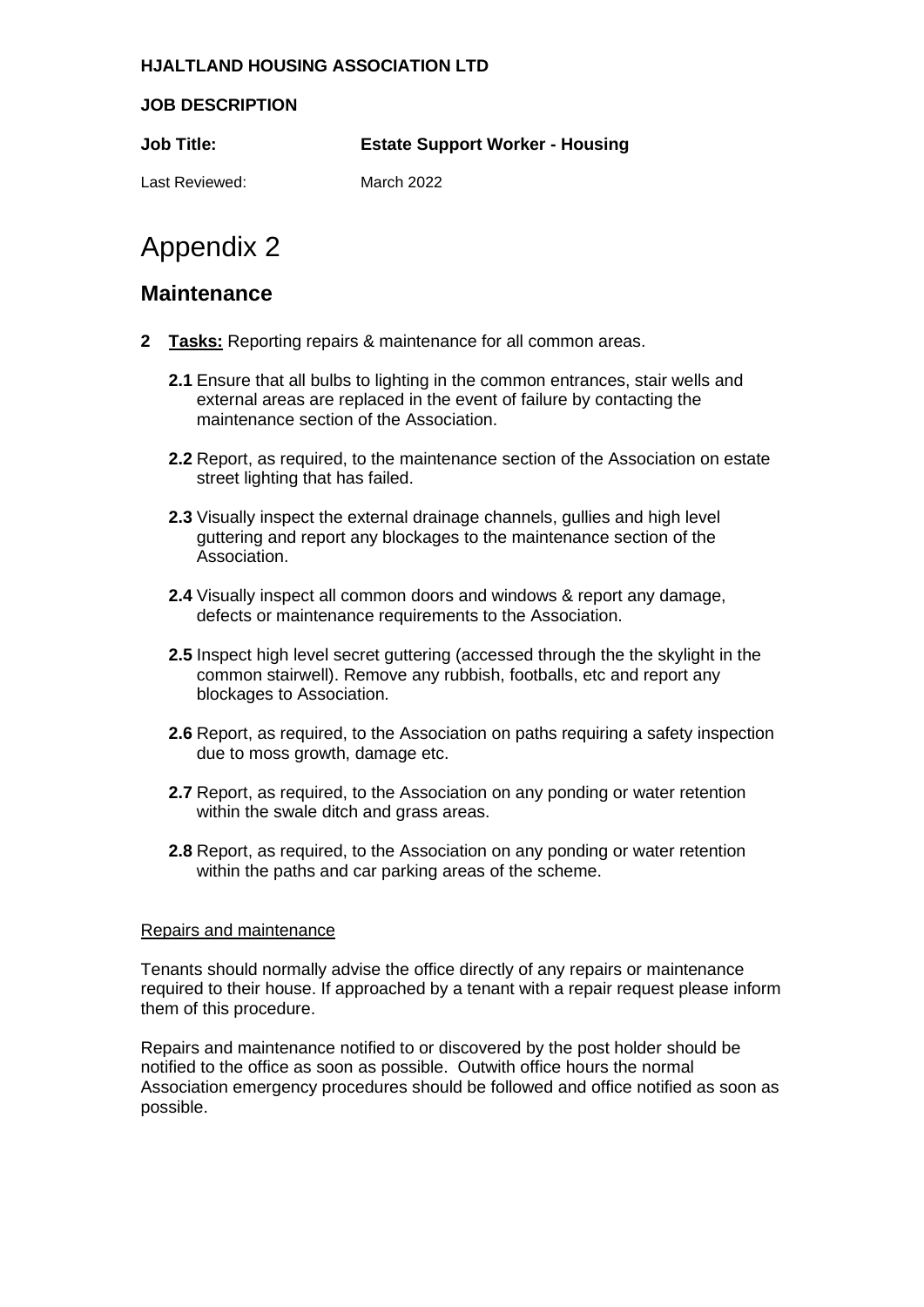#### **JOB DESCRIPTION**

**Job Title: Estate Support Worker - Housing**

Last Reviewed: March 2022

# Appendix 3

# **Snow Clearing and Gritting**

- **3 Tasks:** Clearing snow and gritting common paths and steps. The estate support worker will determine on a daily basis if it is safe to carry out their snow clearing and gritting duties.
	- **3.1** Snow clearing & gritting should be carried out in the event of light or heavy falls of snow & frost on the ground.
	- **3.2** Communal paths & steps are to be cleared of snow and gritted once per day.
	- **3.3** Snow clearing & gritting duties should take priority over the estate support workers' other duties.
	- **3.4** These works should be carried out in a timely manner with a view to allowing access to affected properties for the longest possible duration, i.e. Clearing paths in the morning following snow fall through the night.
	- **3.5** The Estate Support Worker is not expected to, nor arrange for, clearing any parking areas.
	- **3.6** The post holder will be responsible for ensuring there is enough grit stored on site for use during their snow clearing duties.

Snow clearing materials (brush, bucket, shovel, gloves, grit, etc) will be supplied and will be maintained on site by the post holder.

An order book will be provided for the Supply of detergents etc. The use of the order book will be strictly in accordance with the procedures set out in appendix 4 of this document:

**Note:** The grit used to treat paths and steps must not contain any salt.